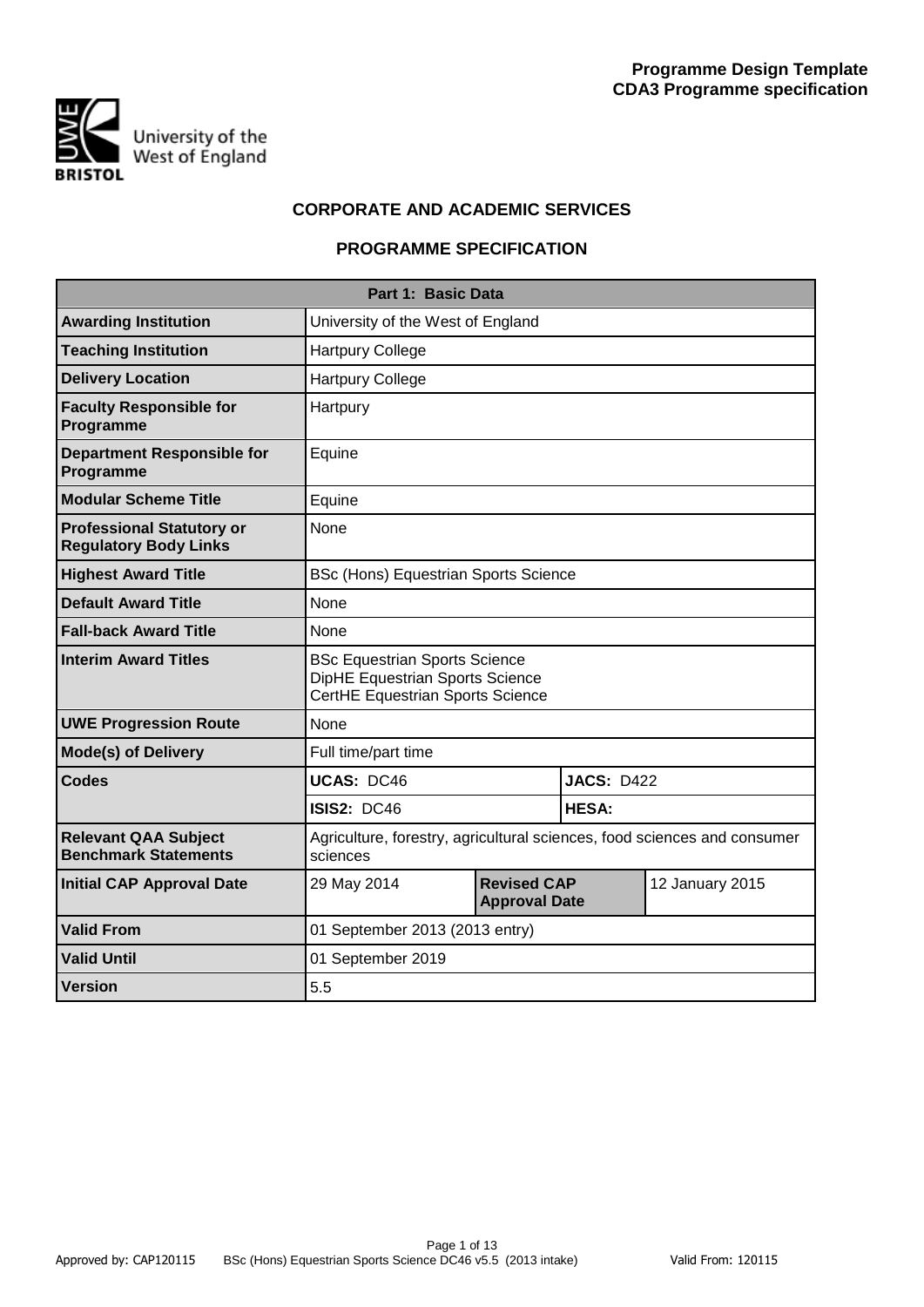## **Part 2: Educational Aims of the Programme**

The Equestrian Sports Science programme is a three year full time degree which offers students a unique opportunity to investigate both the human and equine athlete, and enhance their career prospects, fully supported by reputable staff and facilities. This programme will deliver focused and specialist study concentrating on both the horses and the riders performance.

## **General aims:**

The programme will enable students to:

- 1 Develop a knowledge and understanding of equestrian and interdisciplinary sport and exercise concepts theories and approaches.
- 2 Develop an understanding of the scientific principles that govern biological, physical, sociological stressors in an equestrian sports context.
- 3 Provide an applied science programme of study in the field of equine science and sports science underpinned by staff research, consultancy and scholarship.
- 4 Provide an opportunity for undergraduate students to develop and realise their potential.
- 5 Enable students to develop their capacity for critical analytical thought.
- 6 Enable students to develop transferable skills.
- 7 Prepare students for employment and/or further research.
- 8 Provide a highly scientific programme that conforms to University requirements on quality assurance, management and enhancement.

## **Specific aims:**

The specific aims of the programme are to:

- 1 Enable students to develop in depth subject specific knowledge to understand the multidisciplinary area of sports science and apply these principles to equestrian sports.
- 2 Enable students to become involved in new and developing areas of research relating to sports performance and the equestrian athlete.
- 3 Familiarise students with the physical resources and techniques necessary for appraisal and interaction of equine and human athletic performance.
- 4 Demonstrate investigative skills necessary to undertake independent investigations in the area of equestrian sports sciences.

## Programme requirements for the purpose of Higher Education Achievement Record (HEAR)

Graduates from the BSc (Hons) Equestrian Sports Science programme will have gained a thorough knowledge of multidisciplinary areas of sports science and will be able to apply this specifically in an equestrian context. From this programme, students will be able to not only apply their knowledge to the horse and rider, but also to wider sporting disciplines and will be able to progress to careers in both equestrian sports and general sporting sectors.

Students will have been required to pass core modules that contain information on human and equine anatomy and exercise physiology, nutrition, and research methods. Students will have also completed an independent scientific investigation. In addition to these core subject areas, equestrian sports science students will have undertaken modules that specifically investigate equestrian sport and the development of research on both the horse-rider and equine athletes which is unique to this programme. Optional modules include a variety of multidisciplinary subject areas such as equitation science, fitness and conditioning, human and equine therapy, and sports psychology.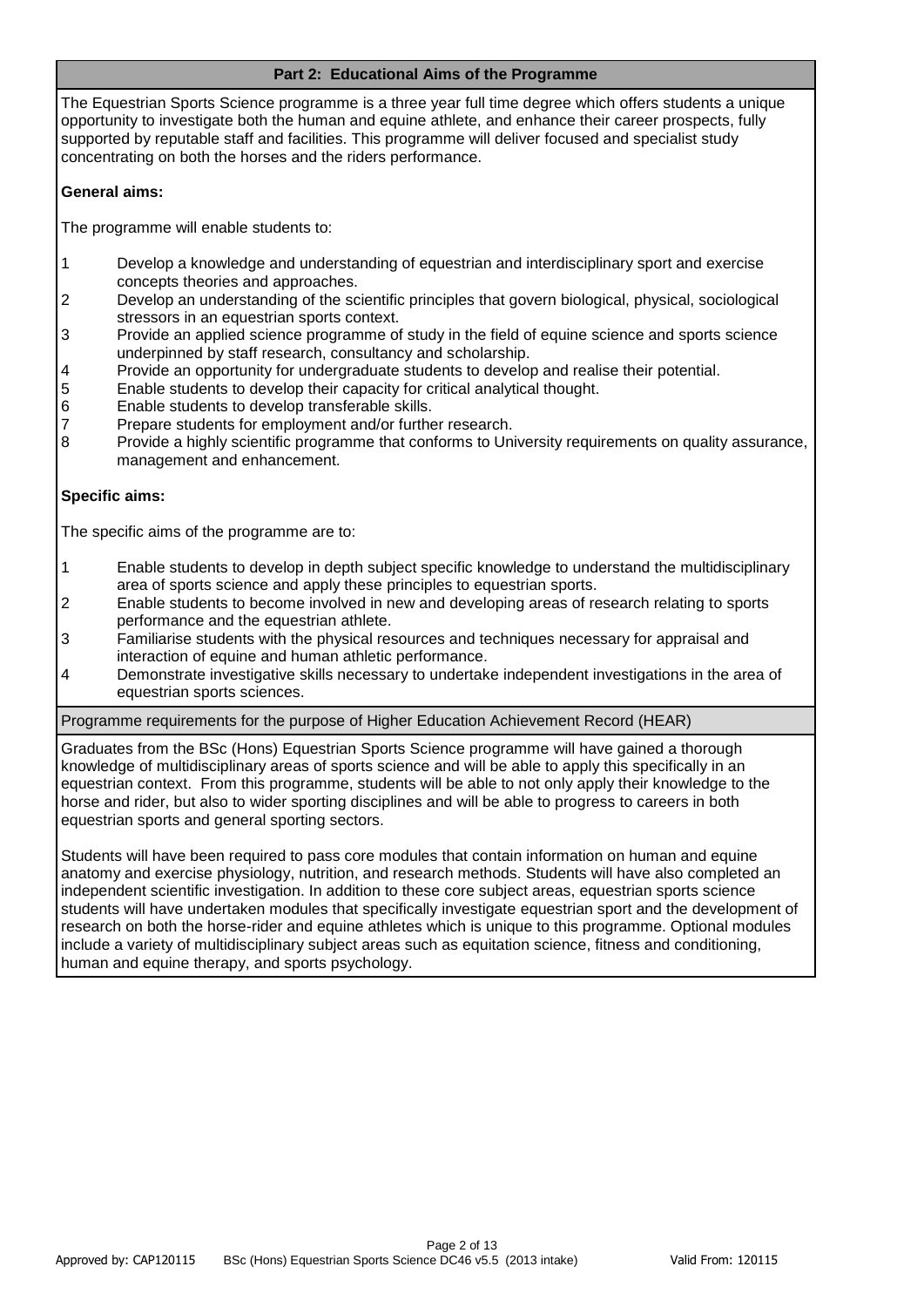| Part 3: Learning Outcomes of the Programme                                                                                                                                    |                                                                                                                                                                                                                                                                                                                                                                                                             |                           |                                                         |                                      |            |                                               |                         |                            |                             |                                |                     |                                 |                     |                     |                        |                  |                                |  |                                                                |                                        |                                                          |                       |                              |                                         |                                         |                                  |                                       |                      |                                                                       |                        |                           |                                        |      |  |
|-------------------------------------------------------------------------------------------------------------------------------------------------------------------------------|-------------------------------------------------------------------------------------------------------------------------------------------------------------------------------------------------------------------------------------------------------------------------------------------------------------------------------------------------------------------------------------------------------------|---------------------------|---------------------------------------------------------|--------------------------------------|------------|-----------------------------------------------|-------------------------|----------------------------|-----------------------------|--------------------------------|---------------------|---------------------------------|---------------------|---------------------|------------------------|------------------|--------------------------------|--|----------------------------------------------------------------|----------------------------------------|----------------------------------------------------------|-----------------------|------------------------------|-----------------------------------------|-----------------------------------------|----------------------------------|---------------------------------------|----------------------|-----------------------------------------------------------------------|------------------------|---------------------------|----------------------------------------|------|--|
| The award route provides opportunities for students to develop and demonstrate knowledge and<br>understanding, qualities, skills and other attributes in the following areas: |                                                                                                                                                                                                                                                                                                                                                                                                             |                           |                                                         |                                      |            |                                               |                         |                            |                             |                                |                     |                                 |                     |                     |                        |                  |                                |  |                                                                |                                        |                                                          |                       |                              |                                         |                                         |                                  |                                       |                      |                                                                       |                        |                           |                                        |      |  |
| <b>Learning Outcomes:</b>                                                                                                                                                     |                                                                                                                                                                                                                                                                                                                                                                                                             |                           |                                                         |                                      |            |                                               |                         |                            |                             |                                |                     |                                 |                     |                     |                        |                  |                                |  |                                                                |                                        |                                                          |                       |                              |                                         |                                         |                                  |                                       |                      |                                                                       |                        |                           |                                        |      |  |
|                                                                                                                                                                               |                                                                                                                                                                                                                                                                                                                                                                                                             | Equine Functional Anatomy | Sport<br>bue<br>S<br>Introduction to Functional Anatomy | Equestrian Sports<br>Introduction to | Equitation | Introduction to Sport and Exercise Psychology | <b>Animal Nutrition</b> | Equine Exercise Physiology | Horse and Rider Performance | Undergraduate Research Process | Advanced Equitation | Fitness Training and Testing    | Exercise Physiology | The Injured Athlete | Soft Tissue Techniques | Equine Nutrition | Equine Diagnostics and Therapy |  | _Equine Biomechanics<br>_Sport Psychology<br>_Sports Mutrition | International Academic Study Portfolio | Project<br>International Academic Study                  | Study<br>nternational | Undergraduate Dissertation   | Advances in Horse and Rider Performance | Contemporary Issues in Equestrian Sport | Equine Nutrition for Performance | Applied Sport and Exercise Physiology | Performance Analysis | Equine. Therapy and Rehabilitation<br>Undergraduate Independent Study | Equine Sports Medicine | Sports. Inium. Assessment | Injury Prevention and Rehabilitation   |      |  |
|                                                                                                                                                                               | A) Knowledge and understanding of:                                                                                                                                                                                                                                                                                                                                                                          |                           |                                                         |                                      |            |                                               |                         |                            |                             |                                |                     |                                 |                     |                     |                        |                  |                                |  |                                                                |                                        |                                                          |                       |                              |                                         |                                         |                                  |                                       |                      |                                                                       |                        |                           |                                        |      |  |
| $\mathbf{1}$                                                                                                                                                                  | A working understanding, and a<br>critical awareness of problems<br>and/or new insights in the arena<br>of equestrian sports science<br>including issues pertaining to<br>professional practice including<br>core areas:<br>Human and Equine Anatomy<br>$\bullet$<br>and Physiology<br>Human and Equine Exercise<br>Physiology<br>Horse and Rider<br>Performance<br><b>Research Process</b><br>Dissertation |                           |                                                         |                                      |            |                                               |                         |                            |                             |                                |                     |                                 |                     |                     |                        |                  |                                |  |                                                                |                                        |                                                          |                       |                              |                                         |                                         |                                  |                                       |                      |                                                                       |                        |                           |                                        |      |  |
| 2                                                                                                                                                                             | A comprehensive understanding<br>of techniques applicable to<br>research in the area of equestrian<br>sports science leading to potential<br>publication or advanced<br>scholarship                                                                                                                                                                                                                         |                           |                                                         |                                      |            |                                               |                         |                            | ┊√                          | ं √                            |                     |                                 |                     |                     |                        |                  |                                |  |                                                                |                                        | $\sqrt{\frac{1}{2}}\sqrt{\frac{1}{2}}\sqrt{\frac{1}{2}}$ |                       |                              | $\sqrt{ }$                              |                                         |                                  |                                       |                      |                                                                       |                        |                           | $\sqrt{\frac{1}{2}}\sqrt{\frac{1}{2}}$ | ┊√┊√ |  |
| 3                                                                                                                                                                             | An innovative and individual<br>approach to the application of<br>knowledge gained during the<br>programme, together with a<br>practical understanding of how<br>established techniques of<br>research and enquiry are used to<br>create and interpret knowledge<br>between equine science and<br>sports science disciplines.                                                                               |                           |                                                         |                                      |            |                                               |                         |                            | $\sqrt{ }$                  |                                | ٦                   |                                 |                     |                     |                        |                  |                                |  |                                                                |                                        | $\sqrt{ }$                                               | ÷√                    |                              | $\sqrt{}$                               |                                         |                                  |                                       |                      |                                                                       |                        |                           | √∃√                                    |      |  |
|                                                                                                                                                                               | (B) Intellectual Skills                                                                                                                                                                                                                                                                                                                                                                                     |                           |                                                         |                                      |            |                                               |                         |                            |                             |                                |                     |                                 |                     |                     |                        |                  |                                |  |                                                                |                                        |                                                          |                       |                              |                                         |                                         |                                  |                                       |                      |                                                                       |                        |                           |                                        |      |  |
| $\mathbf{1}$                                                                                                                                                                  | Seek, identify, describe and<br>interpret appropriate information<br>relating to human and equine<br>sports science.                                                                                                                                                                                                                                                                                        | √∃√                       |                                                         |                                      |            |                                               |                         |                            |                             |                                |                     |                                 |                     |                     |                        |                  |                                |  |                                                                |                                        |                                                          |                       |                              | $\sqrt{}$                               |                                         |                                  |                                       |                      |                                                                       |                        |                           |                                        | ┊√┊√ |  |
| $\overline{2}$                                                                                                                                                                | Critically appraise evidence in the<br>underpinning of arguments.                                                                                                                                                                                                                                                                                                                                           |                           |                                                         |                                      |            |                                               |                         |                            |                             |                                |                     | V V V V V V V V V V V V V V V V |                     |                     |                        |                  |                                |  |                                                                |                                        |                                                          |                       |                              | $\sqrt{2}$                              | ∔√∔√∔√                                  |                                  |                                       |                      | $\exists \sqrt{\vdots} \sqrt{\vdots} \sqrt{\vdots} \sqrt{\vdots}$     |                        |                           |                                        |      |  |
| 3                                                                                                                                                                             | Apply sound and justified<br>theoretical knowledge to novel<br>situations.                                                                                                                                                                                                                                                                                                                                  |                           |                                                         |                                      |            |                                               |                         |                            |                             |                                |                     |                                 |                     |                     |                        |                  |                                |  |                                                                |                                        |                                                          |                       | $\sqrt{\frac{1}{2}}\sqrt{ }$ |                                         |                                         |                                  |                                       | $\sqrt{}$            |                                                                       |                        |                           |                                        |      |  |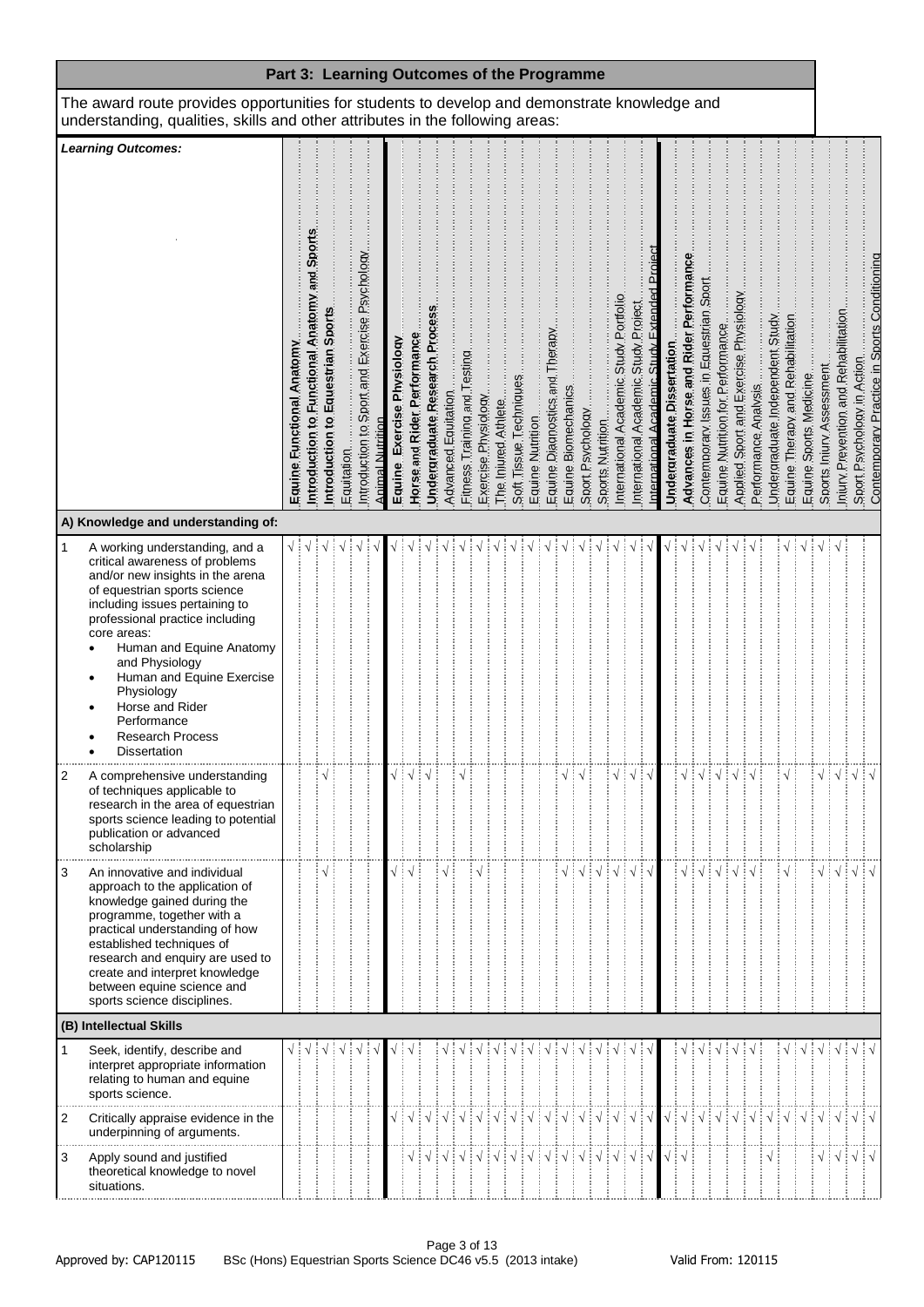|             | <b>Learning Outcomes:</b>                                                                                                                                                                   |                                        |                                                                            |                                                                |            |                                                  |                  |                                  |                             |                                                                            |                     |                              |                     |                     |                        |                  |                                   |                     |                  |                                        |                                              |                                                                            |                          |                                        |                                         |                                            |                                  |                                       |                      |                                 |                                    |                        |                          |                                      |                            |                                              |
|-------------|---------------------------------------------------------------------------------------------------------------------------------------------------------------------------------------------|----------------------------------------|----------------------------------------------------------------------------|----------------------------------------------------------------|------------|--------------------------------------------------|------------------|----------------------------------|-----------------------------|----------------------------------------------------------------------------|---------------------|------------------------------|---------------------|---------------------|------------------------|------------------|-----------------------------------|---------------------|------------------|----------------------------------------|----------------------------------------------|----------------------------------------------------------------------------|--------------------------|----------------------------------------|-----------------------------------------|--------------------------------------------|----------------------------------|---------------------------------------|----------------------|---------------------------------|------------------------------------|------------------------|--------------------------|--------------------------------------|----------------------------|----------------------------------------------|
|             |                                                                                                                                                                                             | Equine Functional Anatomy              | and Sport<br>Anatomy<br>Introduction to Functional                         | Sport<br>Equestrian<br>$\overline{\mathbf{c}}$<br>Introduction | Equitation | Sport and Exercise Psychology<br>Introduction to | Animal Nutrition | Physioloay<br>Exercise<br>Equine | Horse and Rider Performance | Undergraduate Research Process                                             | Advanced Equitation | Fitness Training and Testing | Exercise Physiology | The Injured Athlete | Soft Tissue Techniques | Equine Nutrition | and Therapy<br>Equine Diagnostics | Equine Biomechanics | Sport Psychology | Sports Nutrition                       | Portfolio<br>Study<br>International Academic | Project<br>Study<br>International Academic                                 | Academic<br>nternational | Undergraduate Dissertation             | Advances in Horse and Rider Performance | Sport<br>Contemporary Issues in Equestrian | Equine Nutrition for Performance | Applied Sport and Exercise Physiology | Performance Analysis | Undergraduate Independent Study | Equine. Therapy and Rehabilitation | Equine Sports Medicine | Sports. Inium Assessment | Iniury Prevention and Rehabilitation | Sport Psychology in Action | Contemporary Practice in Sports Conditioning |
| 4           | Design, critique and analyse<br>information to test a scientific<br>hypothesis relating to the field of<br>equine sports science.                                                           |                                        |                                                                            |                                                                |            |                                                  |                  |                                  |                             |                                                                            |                     |                              |                     |                     |                        |                  |                                   |                     |                  |                                        |                                              | $\sqrt{}$                                                                  |                          |                                        |                                         |                                            |                                  |                                       |                      |                                 |                                    |                        |                          |                                      | $\sqrt{}$                  |                                              |
| $\mathbf 5$ | Use statistical means to support<br>arguments and to investigate<br>theories relating to equine sports<br>science.                                                                          |                                        |                                                                            |                                                                |            |                                                  |                  |                                  |                             |                                                                            |                     |                              |                     |                     |                        |                  |                                   |                     |                  |                                        |                                              |                                                                            |                          | √ ∶                                    |                                         |                                            |                                  |                                       |                      |                                 |                                    |                        |                          |                                      |                            |                                              |
| 6           | Demonstrate confidence in<br>analysing current situations,<br>identifying strengths and<br>weaknesses and developing an<br>alternative strategy.                                            |                                        |                                                                            |                                                                |            |                                                  |                  |                                  | $\sqrt{ }$                  | $\sqrt{ }$                                                                 |                     |                              |                     |                     |                        |                  |                                   |                     |                  |                                        |                                              | $\sqrt{}$                                                                  | ∃ √                      | $\sqrt{}$                              | Ń                                       |                                            |                                  |                                       |                      |                                 |                                    |                        |                          |                                      |                            |                                              |
| 7           | Debate and analyse key issues<br>within equestrian sports science in<br>relation to advances on<br>fundamental principles, using<br>evidence to support the analysis.                       |                                        |                                                                            |                                                                |            |                                                  |                  |                                  |                             |                                                                            |                     |                              |                     |                     |                        |                  |                                   |                     |                  |                                        |                                              | $\sqrt{}$                                                                  |                          |                                        | N                                       |                                            |                                  |                                       |                      |                                 |                                    |                        |                          |                                      |                            |                                              |
|             | (C) Subject/Professional/Practical Skills                                                                                                                                                   |                                        |                                                                            |                                                                |            |                                                  |                  |                                  |                             |                                                                            |                     |                              |                     |                     |                        |                  |                                   |                     |                  |                                        |                                              |                                                                            |                          |                                        |                                         |                                            |                                  |                                       |                      |                                 |                                    |                        |                          |                                      |                            |                                              |
| 1           | Discuss the key principles relating<br>to human and equine functional<br>anatomy.                                                                                                           |                                        | $\sqrt{\frac{1}{2}}\sqrt{\frac{1}{2}}\sqrt{\frac{1}{2}}\sqrt{\frac{1}{2}}$ |                                                                |            |                                                  |                  |                                  |                             |                                                                            | √∶√                 |                              |                     |                     |                        |                  |                                   |                     |                  |                                        |                                              |                                                                            |                          | $\sqrt{}$                              |                                         | $\sqrt{ }$                                 |                                  |                                       |                      |                                 |                                    |                        |                          |                                      |                            |                                              |
| 2           | Demonstrate basic skills in<br>laboratory protocols and<br>procedures.                                                                                                                      |                                        |                                                                            |                                                                |            |                                                  |                  |                                  |                             |                                                                            | N                   |                              |                     |                     |                        |                  |                                   |                     |                  |                                        |                                              | $\sqrt{\frac{1}{2}}\sqrt{\frac{1}{2}}\sqrt{\frac{1}{2}}\sqrt{\frac{1}{2}}$ |                          |                                        |                                         |                                            |                                  |                                       |                      |                                 |                                    |                        | √ i √                    |                                      |                            |                                              |
| 3           | Show evidence of understanding<br>relating to the key body functions<br>and systems that can be taken<br>forward to underpin specific<br>knowledge in further areas of<br>study.            | $\sqrt{\frac{1}{2}}\sqrt{\frac{1}{2}}$ |                                                                            |                                                                |            |                                                  |                  |                                  |                             |                                                                            | N                   |                              |                     |                     |                        |                  |                                   |                     |                  | $\sqrt{2}$                             |                                              | $\sqrt{ }$                                                                 |                          |                                        | $\sqrt{}$                               | $\sqrt{ }$                                 |                                  |                                       |                      |                                 |                                    |                        | √∔√                      |                                      |                            |                                              |
| 4           | Develop a mind set that allows the<br>integration of general exercise<br>physiology principles to the field of<br>equestrian sports science.                                                | $\sqrt{}$                              |                                                                            |                                                                |            |                                                  |                  |                                  |                             |                                                                            |                     |                              |                     |                     |                        |                  |                                   |                     |                  |                                        |                                              | $\sqrt{ }$                                                                 |                          |                                        |                                         |                                            |                                  |                                       |                      |                                 |                                    |                        |                          |                                      |                            |                                              |
| 5           | Apply pre-existing knowledge to<br>the study of horse and rider<br>performance.                                                                                                             |                                        |                                                                            | V                                                              |            |                                                  |                  |                                  |                             |                                                                            |                     |                              |                     |                     |                        |                  |                                   |                     |                  | $\sqrt{ }$ :                           |                                              | $\sqrt{\frac{1}{2}}\sqrt{\frac{1}{2}}\sqrt{\frac{1}{2}}$                   |                          | $\sqrt{\frac{1}{2}}\sqrt{\frac{1}{2}}$ |                                         | $\sqrt{ }$                                 |                                  |                                       |                      |                                 |                                    |                        |                          |                                      |                            |                                              |
| 6           | Demonstrate subject specific skills<br>through the application of<br>appropriate statistical, analytical<br>and evaluating techniques to data<br>in order to draw justified<br>conclusions. | $\sqrt{\frac{1}{2}}$                   | $\sqrt{ }$                                                                 | ┊√                                                             | ं√         | $\mathcal{N}$ $\mathcal{N}$                      |                  |                                  |                             | $\sqrt{\frac{1}{2}}\sqrt{\frac{1}{2}}\sqrt{\frac{1}{2}}\sqrt{\frac{1}{2}}$ |                     | $\sqrt{ }$                   |                     |                     |                        |                  |                                   |                     |                  |                                        |                                              | ∔√                                                                         | ÷ν                       | √ ∶                                    | $\sqrt{ }$                              | $\sqrt{ }$                                 |                                  |                                       |                      |                                 |                                    |                        |                          |                                      |                            |                                              |
| 7           | Exhibit knowledge of physiology<br>and nutrition relative to human<br>and equine performance ability.                                                                                       |                                        |                                                                            |                                                                |            |                                                  |                  |                                  | $\sqrt{}$                   |                                                                            |                     |                              |                     |                     |                        |                  |                                   |                     |                  | $\sqrt{\frac{1}{2}}\sqrt{\frac{1}{2}}$ |                                              | $\frac{1}{2}$                                                              |                          |                                        | $\sqrt{}$                               |                                            |                                  |                                       |                      |                                 |                                    | $\sqrt{}$              | $\sqrt{ }$               |                                      |                            |                                              |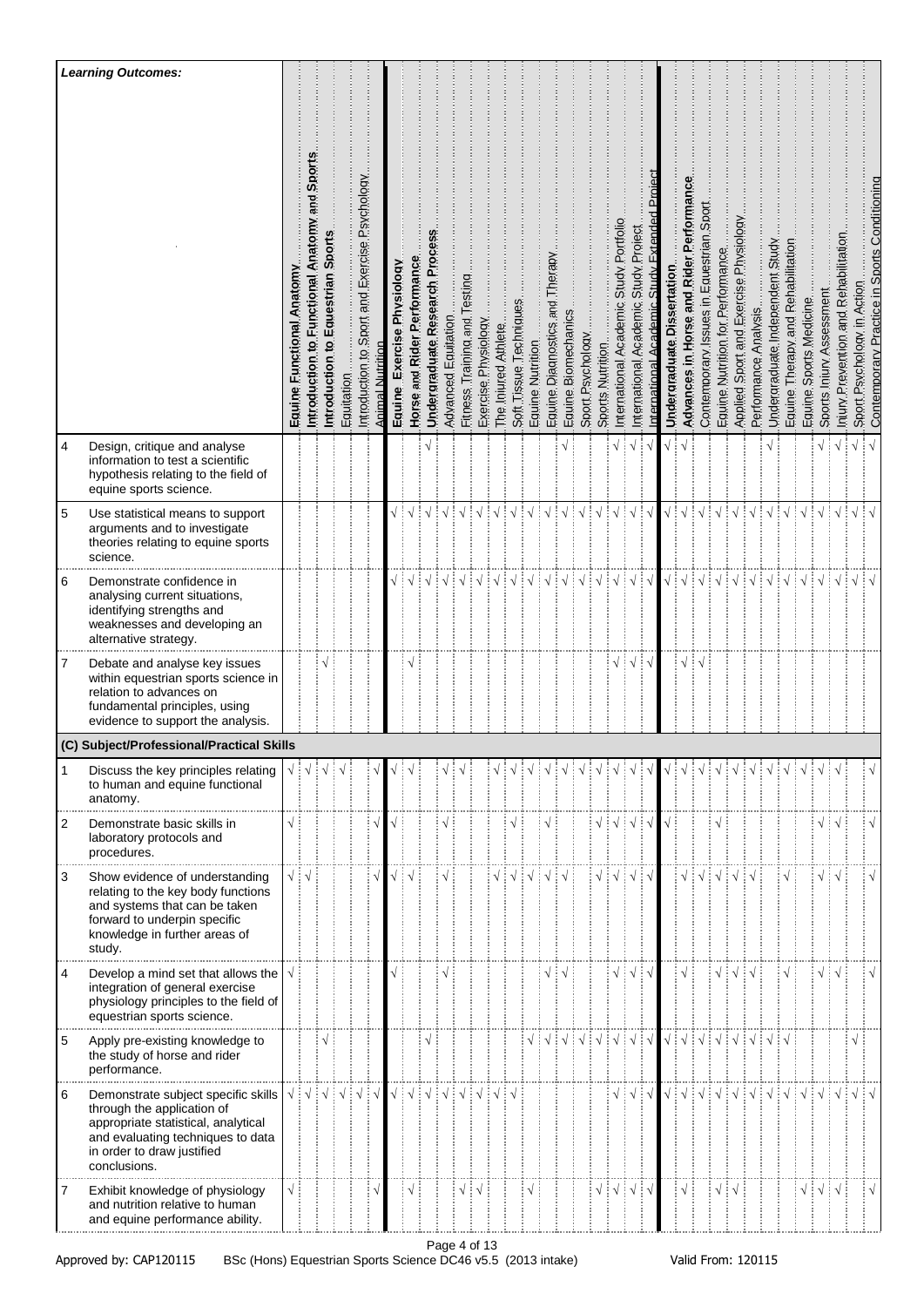|                | <b>Learning Outcomes:</b>                                                                                                           | Anatomy<br><b>Functional</b><br>Equine. | and Sports<br>Anatomy<br>Introduction to Functional      | Sport<br>Equestrian<br>ë<br>Introduction | Equitation                                                   | Sport and Exercise Psychology<br>5<br>Introduction      | nimal Nutritio | Physioloay<br>Exercise<br>Equine | Horse and Rider Performance | Undergraduate Research Proces | Advanced Equitation | Eitness Training and Testing | Exercise Physiology | The Injured Athlete | Soft Tissue Techniques | Equine Nutrition | and Therapy<br>Equine Diagnostics | Equine Biomechanics | Sport Psychology                                                                                                                                                                                                                                                                                                                                                                                                                                                                                                                                | Sports Nutrition | Portfolio<br>Study.<br>International Academic | Project<br>Study I<br>International Academic             | nternational | Undergraduate Dissertation | Performance<br>Advances in Horse and Rider | Sport<br>Contemporary Issues in Equestrian | Equine Nutrition for Performance | Applied Sport and Exercise Physiology | Performance Analysis. | Undergraduate Independent Study        | Equine Therapy and Rehabilitation                                          | Equine Sports Medicine | Sports. Inium Assessment | Iniury Prevention and Rehabilitation | Sport Psychology in Action | Contemporary Practice in Sports Conditioning |
|----------------|-------------------------------------------------------------------------------------------------------------------------------------|-----------------------------------------|----------------------------------------------------------|------------------------------------------|--------------------------------------------------------------|---------------------------------------------------------|----------------|----------------------------------|-----------------------------|-------------------------------|---------------------|------------------------------|---------------------|---------------------|------------------------|------------------|-----------------------------------|---------------------|-------------------------------------------------------------------------------------------------------------------------------------------------------------------------------------------------------------------------------------------------------------------------------------------------------------------------------------------------------------------------------------------------------------------------------------------------------------------------------------------------------------------------------------------------|------------------|-----------------------------------------------|----------------------------------------------------------|--------------|----------------------------|--------------------------------------------|--------------------------------------------|----------------------------------|---------------------------------------|-----------------------|----------------------------------------|----------------------------------------------------------------------------|------------------------|--------------------------|--------------------------------------|----------------------------|----------------------------------------------|
| 8              | Make judgments on the analysis<br>of the horse and rider in order to<br>monitor and enhance<br>performance within a given role.     |                                         |                                                          |                                          |                                                              |                                                         |                |                                  |                             |                               |                     |                              |                     |                     |                        |                  |                                   |                     |                                                                                                                                                                                                                                                                                                                                                                                                                                                                                                                                                 |                  |                                               | $\sqrt{ }$                                               |              |                            |                                            |                                            |                                  |                                       |                       |                                        |                                                                            |                        |                          |                                      |                            |                                              |
| 9              | Principles of human sports<br>massage.                                                                                              |                                         |                                                          |                                          |                                                              |                                                         |                |                                  |                             |                               |                     |                              |                     |                     | $\sqrt{}$              |                  |                                   |                     |                                                                                                                                                                                                                                                                                                                                                                                                                                                                                                                                                 |                  |                                               | V                                                        |              |                            |                                            |                                            |                                  |                                       |                       |                                        |                                                                            |                        |                          |                                      |                            |                                              |
|                | (D) Transferable skills and other attributes                                                                                        |                                         |                                                          |                                          |                                                              |                                                         |                |                                  |                             |                               |                     |                              |                     |                     |                        |                  |                                   |                     |                                                                                                                                                                                                                                                                                                                                                                                                                                                                                                                                                 |                  |                                               |                                                          |              |                            |                                            |                                            |                                  |                                       |                       |                                        |                                                                            |                        |                          |                                      |                            |                                              |
| 1              | Communicate effectively with a<br>wide range of individuals using a<br>variety of means.                                            |                                         | $\sqrt{\frac{1}{2}}\sqrt{\frac{1}{2}}$                   |                                          |                                                              |                                                         |                |                                  |                             |                               |                     |                              |                     |                     |                        |                  |                                   |                     |                                                                                                                                                                                                                                                                                                                                                                                                                                                                                                                                                 |                  |                                               |                                                          |              |                            |                                            |                                            |                                  |                                       |                       |                                        |                                                                            |                        |                          |                                      |                            |                                              |
| $\overline{c}$ | Evaluate his/her own academic,<br>vocational and professional<br>performance.                                                       | $\sqrt{\frac{1}{2}}$                    |                                                          |                                          |                                                              | $\frac{1}{2}$ $\sqrt{\frac{1}{2}}$ $\sqrt{\frac{1}{2}}$ |                |                                  |                             |                               |                     |                              |                     |                     |                        |                  |                                   |                     |                                                                                                                                                                                                                                                                                                                                                                                                                                                                                                                                                 |                  |                                               |                                                          |              | $\sqrt{}$                  |                                            |                                            |                                  |                                       |                       |                                        |                                                                            |                        |                          |                                      |                            |                                              |
| 3              | Utilise problem-solving skills in a<br>variety of theoretical and practical<br>situations.                                          | $\sqrt{\frac{1}{2}}$                    |                                                          |                                          |                                                              | ┊√                                                      | ं √            |                                  |                             |                               |                     |                              |                     |                     |                        |                  |                                   |                     |                                                                                                                                                                                                                                                                                                                                                                                                                                                                                                                                                 |                  |                                               | $\sqrt{ }$                                               |              | $\sqrt{}$                  |                                            |                                            |                                  |                                       |                       |                                        |                                                                            |                        |                          |                                      |                            |                                              |
| 4              | Manage change effectively and<br>respond to changing demands.                                                                       |                                         | $\sqrt{2}$                                               | ∶√                                       | ∔√∔√∔√                                                       |                                                         |                | $\sqrt{ }$                       | ÷√                          | ∔ √                           | $\frac{1}{2}$       | ∃ √                          | ∶√                  | Ε√                  | ÷ν                     |                  |                                   |                     | ∔√∔√∔√∔√                                                                                                                                                                                                                                                                                                                                                                                                                                                                                                                                        |                  | ∄√                                            | ∔ √                                                      |              | √∃√                        |                                            | $\frac{1}{2}$                              | $\mathcal{N}$                    |                                       | ‡√                    |                                        | $\frac{1}{2}$ $\sqrt{2}$ $\frac{1}{2}$ $\sqrt{2}$ $\frac{1}{2}$ $\sqrt{2}$ |                        |                          |                                      |                            |                                              |
| 5              | Take responsibility for<br>independent personal and<br>professional learning and<br>development (Personal<br>Development Planning). |                                         |                                                          | √∔√∔√∔√∔√                                |                                                              |                                                         |                |                                  |                             |                               |                     |                              |                     |                     |                        |                  |                                   |                     | $\begin{array}{c} \sqrt{\phantom{a}}:\sqrt{\phantom{a}}:\sqrt{\phantom{a}}:\sqrt{\phantom{a}}:\sqrt{\phantom{a}}:\sqrt{\phantom{a}}:\sqrt{\phantom{a}}:\sqrt{\phantom{a}}:\sqrt{\phantom{a}}:\sqrt{\phantom{a}}:\sqrt{\phantom{a}}:\sqrt{\phantom{a}}:\sqrt{\phantom{a}}:\sqrt{\phantom{a}}:\sqrt{\phantom{a}}:\sqrt{\phantom{a}}:\sqrt{\phantom{a}}:\sqrt{\phantom{a}}:\sqrt{\phantom{a}}:\sqrt{\phantom{a}}:\sqrt{\phantom{a}}:\sqrt{\phantom{a}}:\sqrt{\phantom{a}}:\sqrt{\phantom{a}}:\sqrt{\phantom{a}}:\sqrt{\phantom{a}}:\sqrt{\phantom$ |                  |                                               |                                                          |              |                            |                                            |                                            |                                  |                                       |                       |                                        |                                                                            |                        |                          |                                      |                            |                                              |
| 6              | Manage time, prioritise workloads<br>and recognise and manage<br>personal emotions and stress.                                      |                                         | $\sqrt{\frac{1}{2}}\sqrt{\frac{1}{2}}\sqrt{\frac{1}{2}}$ |                                          | $\mathbf{1} \vee \mathbf{1} \vee \mathbf{1} \vee \mathbf{1}$ |                                                         |                |                                  |                             |                               |                     |                              |                     |                     |                        |                  |                                   |                     | √¦√¦√¦√¦√¦√¦√¦√¦√¦√¦√¦√¦√                                                                                                                                                                                                                                                                                                                                                                                                                                                                                                                       |                  |                                               |                                                          |              | $\sqrt{2}$                 |                                            | $\sqrt{ }$ :                               | $\sqrt{ }$                       |                                       |                       |                                        | $\sqrt{\frac{1}{2}}\sqrt{\frac{1}{2}}\sqrt{\frac{1}{2}}\sqrt{\frac{1}{2}}$ |                        |                          |                                      |                            |                                              |
| 7              | Understand career opportunities<br>and challenges ahead and begin<br>to plan a career path.                                         |                                         |                                                          | $\sqrt{ }$                               |                                                              |                                                         |                |                                  |                             |                               |                     |                              |                     |                     |                        |                  |                                   |                     | $\begin{array}{c} \sqrt{\frac{1}{2}} \sqrt{\frac{1}{2}} \sqrt{\frac{1}{2}} \sqrt{\frac{1}{2}} \sqrt{\frac{1}{2}} \sqrt{\frac{1}{2}} \sqrt{\frac{1}{2}} \sqrt{\frac{1}{2}} \sqrt{\frac{1}{2}} \sqrt{\frac{1}{2}} \sqrt{\frac{1}{2}} \sqrt{\frac{1}{2}} \sqrt{\frac{1}{2}} \sqrt{\frac{1}{2}} \sqrt{\frac{1}{2}} \sqrt{\frac{1}{2}} \sqrt{\frac{1}{2}} \sqrt{\frac{1}{2}} \sqrt{\frac{1}{2}} \sqrt{\frac{1}{2}} \sqrt{\frac{1}{2}} \sqrt{\frac{1}{2}} \sqrt{\frac{1}{2}} \sqrt{\frac{1$                                                           |                  |                                               |                                                          |              |                            | $\sqrt{2}$                                 |                                            |                                  |                                       |                       |                                        |                                                                            |                        |                          |                                      |                            |                                              |
| 8              | Information management skills, eg<br>IT skills.                                                                                     | $\sqrt{}$                               | $\sqrt{ }$                                               |                                          | $\sqrt{\sqrt{}}$                                             | $\sqrt{ }$                                              | $\sqrt{ }$     | $\sqrt{ }$                       | ∔√∃                         |                               |                     |                              |                     |                     |                        |                  |                                   |                     | $\begin{array}{c} \sqrt{3} & \sqrt{3} & \sqrt{3} & \sqrt{3} & \sqrt{3} & \sqrt{3} & \sqrt{3} & \sqrt{3} \\ \sqrt{3} & \sqrt{3} & \sqrt{3} & \sqrt{3} & \sqrt{3} & \sqrt{3} & \sqrt{3} & \sqrt{3} \\ \sqrt{3} & \sqrt{3} & \sqrt{3} & \sqrt{3} & \sqrt{3} & \sqrt{3} & \sqrt{3} & \sqrt{3} \\ \sqrt{3} & \sqrt{3} & \sqrt{3} & \sqrt{3} & \sqrt{3} & \sqrt{3} & \sqrt{3} & \sqrt{3} \\ \sqrt{3} & \sqrt{3} & \sqrt{3} & \sqrt{$                                                                                                                  |                  |                                               |                                                          |              | √∃√                        |                                            | $\sqrt{ }$                                 |                                  |                                       |                       |                                        |                                                                            |                        |                          |                                      |                            |                                              |
| 9              | Undertake an independent<br>research project.                                                                                       |                                         |                                                          |                                          |                                                              |                                                         |                |                                  |                             |                               |                     |                              |                     |                     |                        |                  |                                   |                     |                                                                                                                                                                                                                                                                                                                                                                                                                                                                                                                                                 |                  |                                               | $\sqrt{\frac{1}{2}}\sqrt{\frac{1}{2}}\sqrt{\frac{1}{2}}$ |              |                            |                                            |                                            |                                  |                                       |                       | $\sqrt{\frac{1}{2}}\sqrt{\frac{1}{2}}$ |                                                                            |                        |                          |                                      |                            |                                              |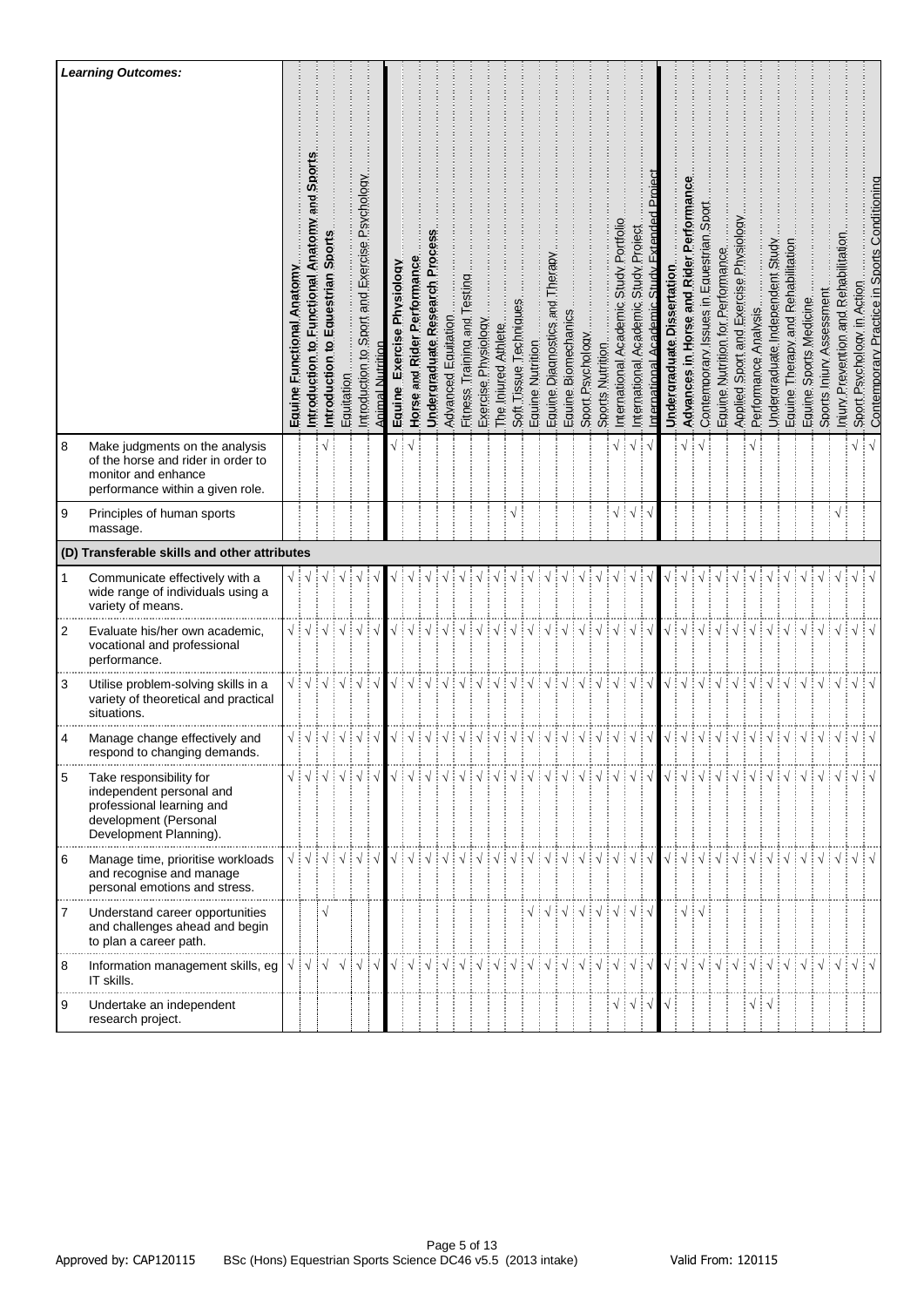#### **Part 4: Student Learning and Student Support**

*Teaching and learning strategies to enable learning outcomes to be achieved and demonstrated* At UWE, Bristol there is a policy for a minimum average requirement of 12 hours/week contact time over the course of the full undergraduate programme. This contact time encompasses a range of face-to-face activities as described below. In addition a range of other learning activities will be embedded within the programme which, together with the contact time, will enable learning outcomes to be achieved and demonstrated.

On the BSc (Hons) Equestrian Sports Science programme, teaching is a mix of scheduled and independent sessions with an emphasis on supporting development of autonomous learning. Students will be expected to engage in a significant amount of independent study during this programme.

### *Scheduled learning*

Includes lectures, seminars, tutorials, project supervision, demonstration, practical classes and workshops; fieldwork; external visits; work based learning; supervised time in studio/workshop. Scheduled sessions may vary slightly depending on the module choices made.

## *Independent learning*

Includes hours engaged with essential reading, case study preparation, assignment preparation and completion etc. Scheduled sessions may vary slightly depending on the module choices made. Although there is no period of compulsory work placement within this programme, students will be given opportunities to engage in valuable industry experiences throughout their programme.

## *Virtual Learning Environment (VLE)*

This specification is supported by a VLE where students will be able to find all necessary module information. Direct links to information sources will also be provided from within the VLE.

## *International Academic Study*

Within this programme there is an opportunity to gain academic credit for a period of studying abroad. The student would be supported to identify an opportunity of interest, which may be with established College partners or by individual arrangement. All periods of study abroad would have to meet the College's requirements before enrolment on the International Academic Study opportunity modules.

#### *Careers*

To support learner's career preparations, careers personnel visit Hartpury on a regular basis and the students can use all the careers on line resources. Tutors will also offer subject specific careers advice through module sessions or individual tutorials. Careers Fairs are arranged periodically to allow students to engage directly with employers from the industry sector.

## **Description of any Distinctive Features**

The purpose of the programme is to provide a balanced vocational and academic study that is intellectually challenging, vocationally relevant, and provides a foundation for pursuing a career within the equine and sport industries. The programme has been designed to build on the competencies of a wide spectrum of students who should be capable of taking up appropriate positions of responsibility within the varied range of enterprises to be found operating within the equine and sport industries. It considers the horse and rider as an athletic partnership and as such there are modules in human and equine sports science.

In the Honours degree programme, academic knowledge and understanding will reinforce and support the development of practical skills to equip the student with the knowledge base and skills relevant to their employment and to the needs of employers. Core modules in level 1 provide the student with a basic understanding of science and anatomical concepts as well as developing investigative skills for research. This knowledge is expanded in the subsequent modules at level 2 with the option modules enabling the student to specialise in areas of particular interest to them.

The programme prepares graduates for the future needs of the equine sporting industry in the UK and abroad, the nature of the academic programmes gives students the opportunity to work within the industry during vacation periods which will be encouraged to add to their personal vocational and practical skills in addition to knowledge base.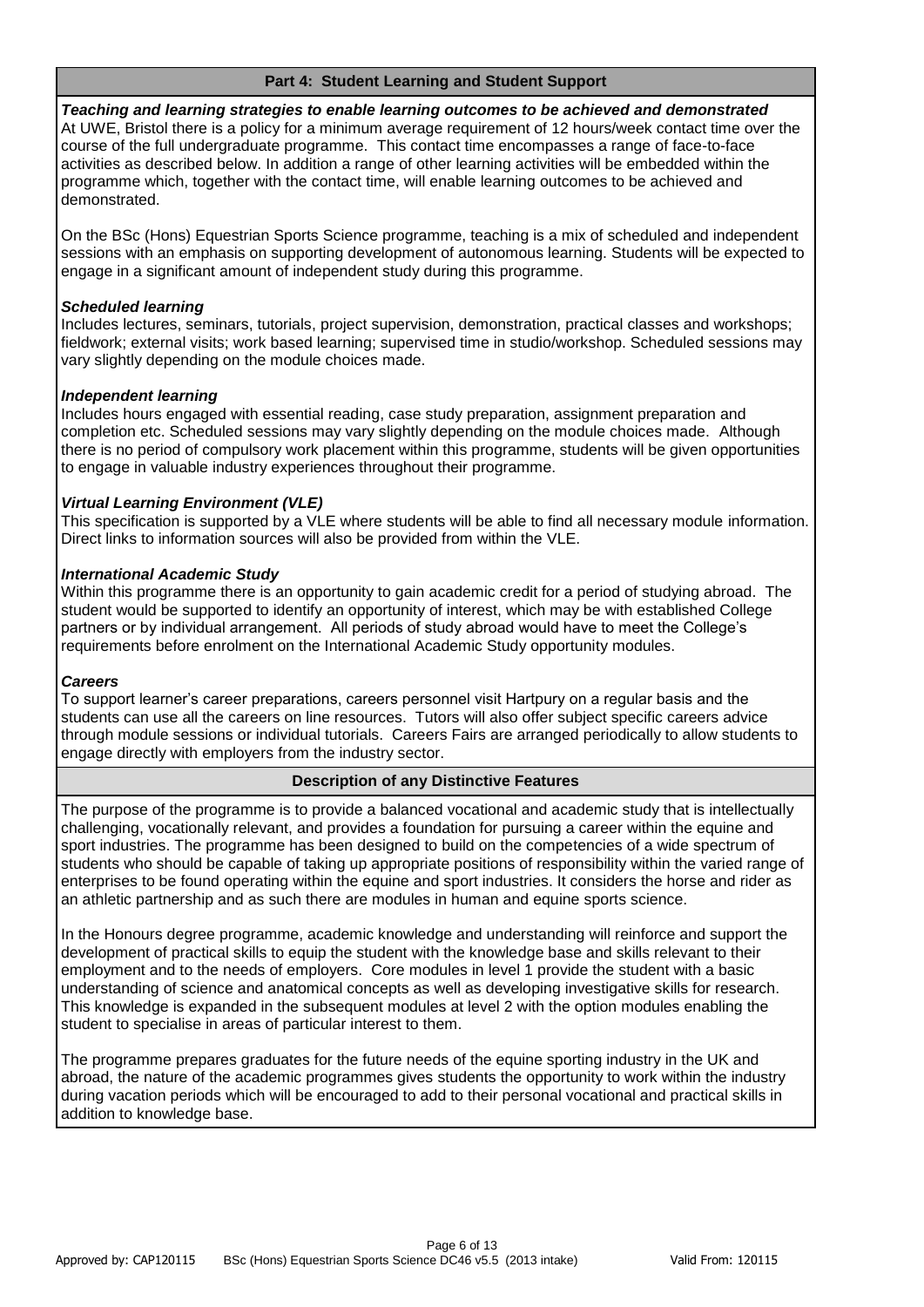This programme is distinctive in many features. It allows students to study sports science whilst considering equestrian sports their specialism. This unique design is facilitated by both equine and sport science staff that are actively researching performance subject areas supported by world class facilities. The facilities available to support the students learning and teaching experiences include a state of the art human performance laboratory, extensive sporting facilities (including the sports academy, power gym, multiple pitches, a sports rehabilitation suite, and cross training gyms) and expertise in all areas of human sports performance. In addition to this, unlike many sports science programmes, equestrian sports scientists will also have access to extensive world class equestrian facilities (Indoor Championship Equine Arena, Hartpury Equine Therapy Centre, three indoor and outdoor arenas, stabling for over 230 horses including 125 boxes for student DIY livery) both personally and as part of teaching facilities on this programme. The strength of the sport and equine facilities available to equestrian sports science students make this programme a unique learning experience for students who wish to study sports science and specialise in equestrian disciplines.

Overall, the programme combines the development of knowledge via teaching, research and practical skills, to develop a graduate who can make an effective contribution to the equine and sporting industries. It is hoped that the balance of skills developed on this applied science programme.

This programme offers the opportunity for students to undertake an approved Exchange Programme, for an agreed period (one/two semesters), of overseas study at a higher education institution studying modules appropriate to their programme aims and which have been pre-approved by the Programme Manager. The Exchange Programme is dependent on an approved agreement between Hartpury College and an approved International Institution for BSc (Hons) Equestrian Sports Science.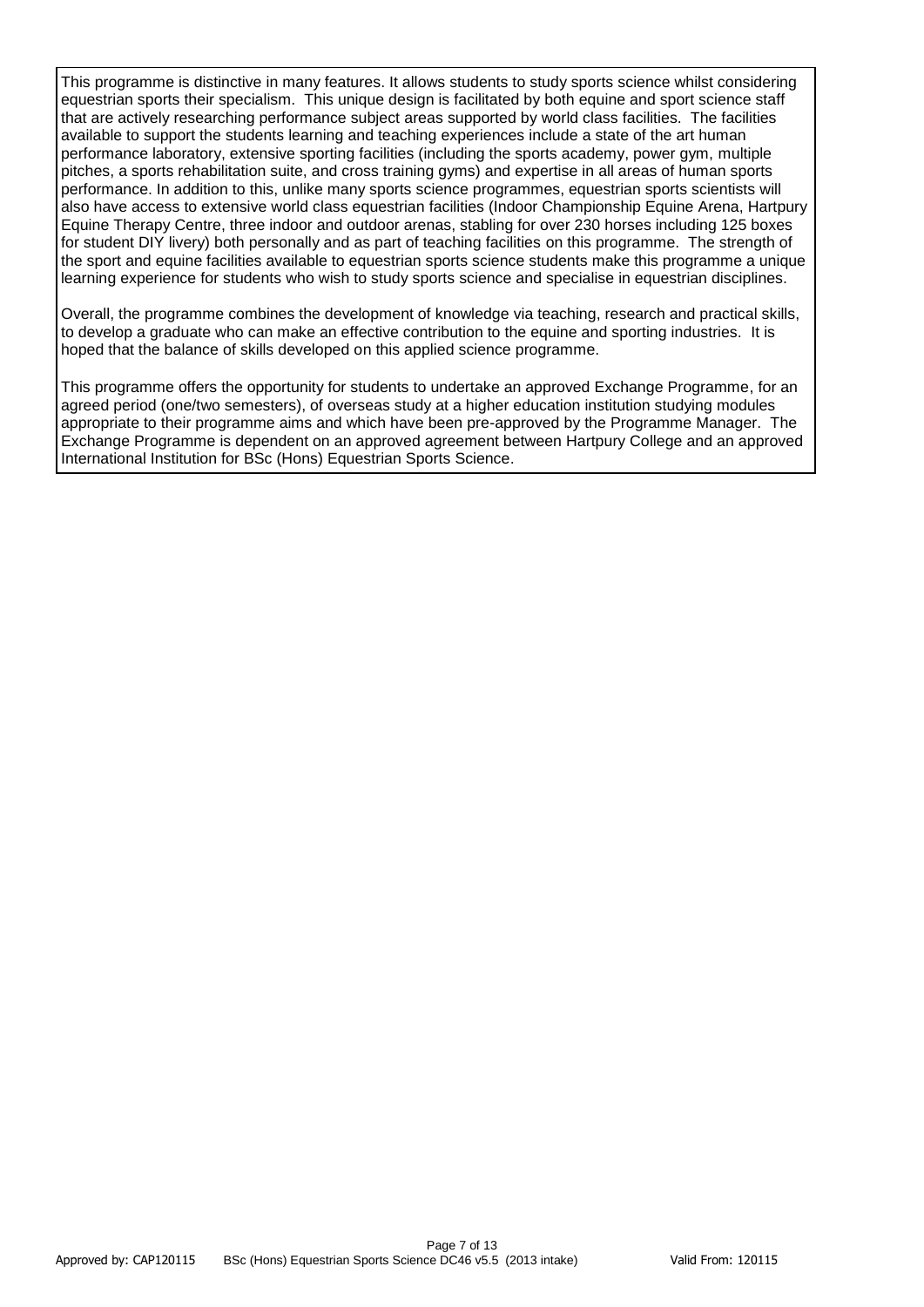#### **Part 5: Assessment**

Approved variant to University [Academic Regulations and Procedures](http://www1.uwe.ac.uk/students/academicadvice/assessments/regulationsandprocedures.aspx)

#### **Assessment Strategy**

Assessment strategy to enable the learning outcomes to be achieved and demonstrated:

Module assessments are designed to apply the knowledge and experience gained from a wide range of learning opportunities to a real world context using a range of skills.

In line with the College's commitment to facilitating equal opportunities, a student may apply for alternative means of assessment if appropriate. Each application will be considered on an individual basis taking into account learning and assessment needs. For further information regarding this please refer to the VLE.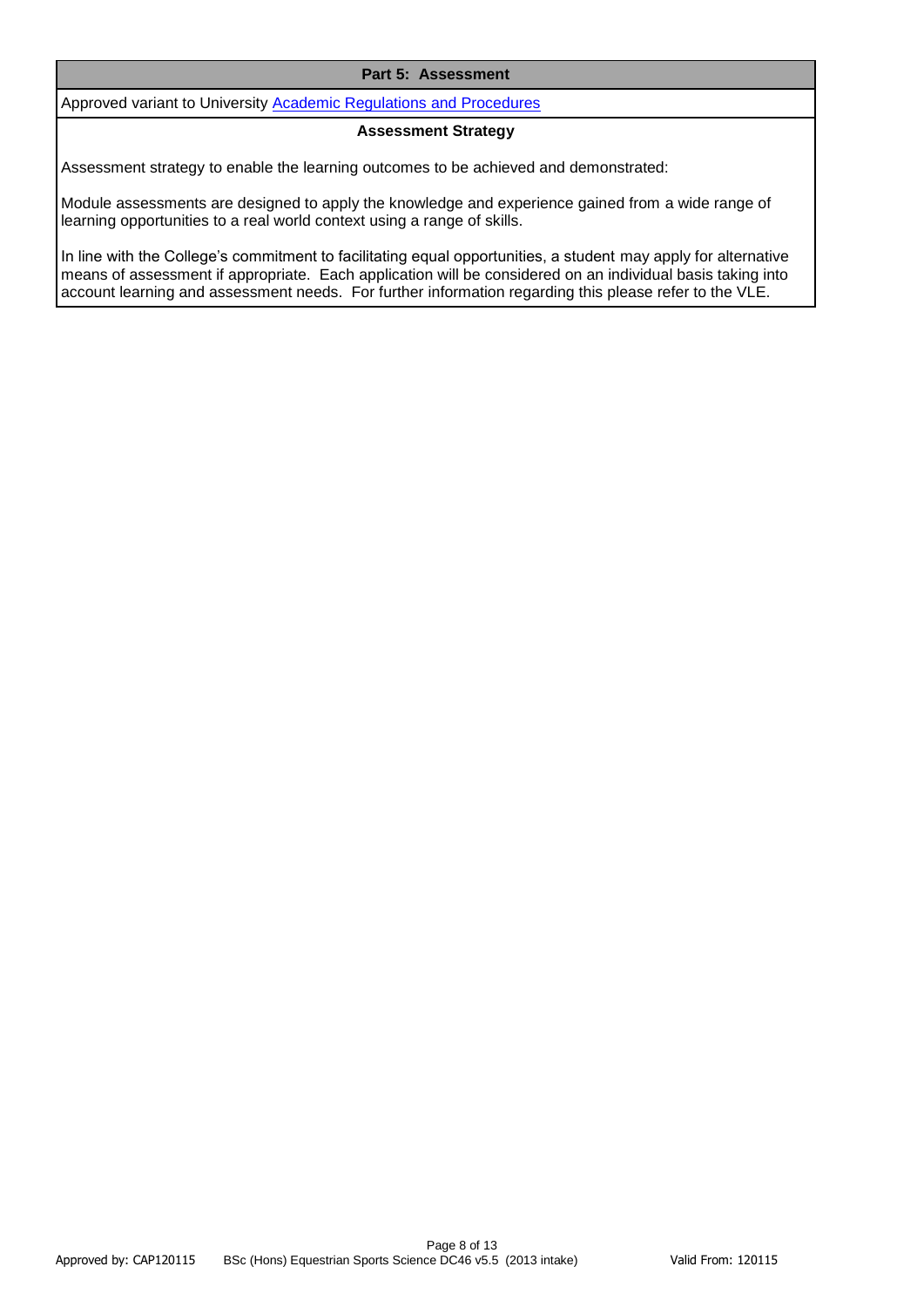|                                                           |                                                                                                                                                                                 |                                |                           | <b>Assessment Map</b> |                   |                                |                                        |                         |                  |              |                |  |  |  |  |
|-----------------------------------------------------------|---------------------------------------------------------------------------------------------------------------------------------------------------------------------------------|--------------------------------|---------------------------|-----------------------|-------------------|--------------------------------|----------------------------------------|-------------------------|------------------|--------------|----------------|--|--|--|--|
|                                                           | The programme encompasses a range of assessment methods including; essays, posters, presentations,<br>written examinations. These are detailed in the following assessment map: |                                |                           |                       |                   |                                |                                        |                         |                  |              |                |  |  |  |  |
|                                                           | Assessment Map for BSc (Hons) Equestrian Sports Science                                                                                                                         |                                |                           |                       |                   |                                |                                        |                         |                  |              |                |  |  |  |  |
|                                                           | <b>Type of Assessment*</b>                                                                                                                                                      |                                |                           |                       |                   |                                |                                        |                         |                  |              |                |  |  |  |  |
|                                                           |                                                                                                                                                                                 | <b>Unseen Written</b><br>Exam  | Open Book Written<br>Exam | n-class Written Test  | Exam<br>Practical | Practical Skills<br>Assessment | and/or presentation<br>Oral assessment | Written Assignment      | Report / Project | Dissertation | Portfolio      |  |  |  |  |
| <b>Compulsory</b><br><b>Modules</b><br>Level 1            | Equine Functional Anatomy<br>Introduction to Functional Anatomy<br>and Sports Biomechanics<br>Introduction to Equestrian Sports                                                 | A(40)                          | A (50)                    |                       |                   |                                | A (50)                                 | B (70)                  |                  |              | B(60)<br>B(50) |  |  |  |  |
| <b>Optional</b><br><b>Modules</b><br>Level 1              | Equitation<br>Introduction to Sport and Exercise<br>Psychology<br><b>Animal Nutrition</b>                                                                                       | A(50)<br>A(50)<br>A (50)       |                           |                       |                   |                                |                                        | B(50)<br>B (50)         | B(50)            |              |                |  |  |  |  |
| <b>Compulsory</b><br><b>Modules</b><br>Level <sub>2</sub> | <b>Equine Exercise Physiology</b><br>Horse and Rider Performance<br>Undergraduate Research Process                                                                              | A (36)<br>A (40)               |                           |                       |                   | A<br>(100)                     | A(24)                                  | B(40)<br>B(60)          |                  |              |                |  |  |  |  |
| Optional<br><b>Modules</b><br>Level <sub>2</sub>          | <b>Advanced Equitation</b><br><b>Fitness Training and Testing</b><br><b>Exercise Physiology</b><br>The Injured Athlete                                                          | A (50)<br>A (50)<br>A (50)     | Α                         |                       | B (50)            |                                |                                        | B(50)                   | B (50)           |              |                |  |  |  |  |
|                                                           | Soft Tissue Techniques<br><b>Equine Nutrition</b><br><b>Equine Diagnostics and Therapy</b>                                                                                      | A (30)<br>A<br>(100)<br>A (75) | (100)                     | A (25)                | B (70)            |                                |                                        |                         |                  |              |                |  |  |  |  |
|                                                           | Equine Biomechanics<br>Sport Psychology<br><b>Sports Nutrition</b>                                                                                                              | A (50)<br>A(40)                |                           |                       |                   |                                |                                        | B(50)<br>B(60)          |                  |              | Α<br>(100)     |  |  |  |  |
| <b>Compulsory</b><br><b>Modules</b><br>Level 3            | Undergraduate Dissertation<br>Advances in Horse and Rider<br>Performance                                                                                                        |                                |                           |                       |                   |                                | A<br>(100)                             |                         |                  | Α<br>(100)   |                |  |  |  |  |
| <b>Optional</b><br><b>Modules</b><br>Level 3              | Contemporary Issues in<br><b>Equestrian Sport</b><br><b>Equine Nutrition for Performance</b>                                                                                    | Α<br>(100)                     |                           |                       |                   |                                | B(25)                                  | B (75)                  |                  |              |                |  |  |  |  |
|                                                           | <b>Applied Sport and Exercise</b><br>Physiology<br>Performance Analysis<br>Undergraduate Independent Study                                                                      |                                |                           |                       |                   | Α<br>(100)                     | A<br>(100)                             |                         | A                |              |                |  |  |  |  |
|                                                           | Equine Therapy and Rehabilitation                                                                                                                                               |                                | A<br>(100)                |                       |                   |                                |                                        |                         | (100)            |              |                |  |  |  |  |
|                                                           | <b>Equine Sports Medicine</b><br>Injury Prevention and<br>Rehabilitation<br>Sports Injury Assessment                                                                            | A (50)                         |                           |                       |                   |                                | A(50)<br>A<br>(100)                    | B (50)<br>B (50)        |                  |              |                |  |  |  |  |
|                                                           | Sport Psychology in Action<br>Contemporary Practice in Sports                                                                                                                   |                                |                           |                       |                   |                                |                                        | $\overline{A}$<br>(100) |                  |              | A              |  |  |  |  |
|                                                           | Conditioning                                                                                                                                                                    |                                |                           |                       |                   |                                |                                        |                         |                  |              | (100)          |  |  |  |  |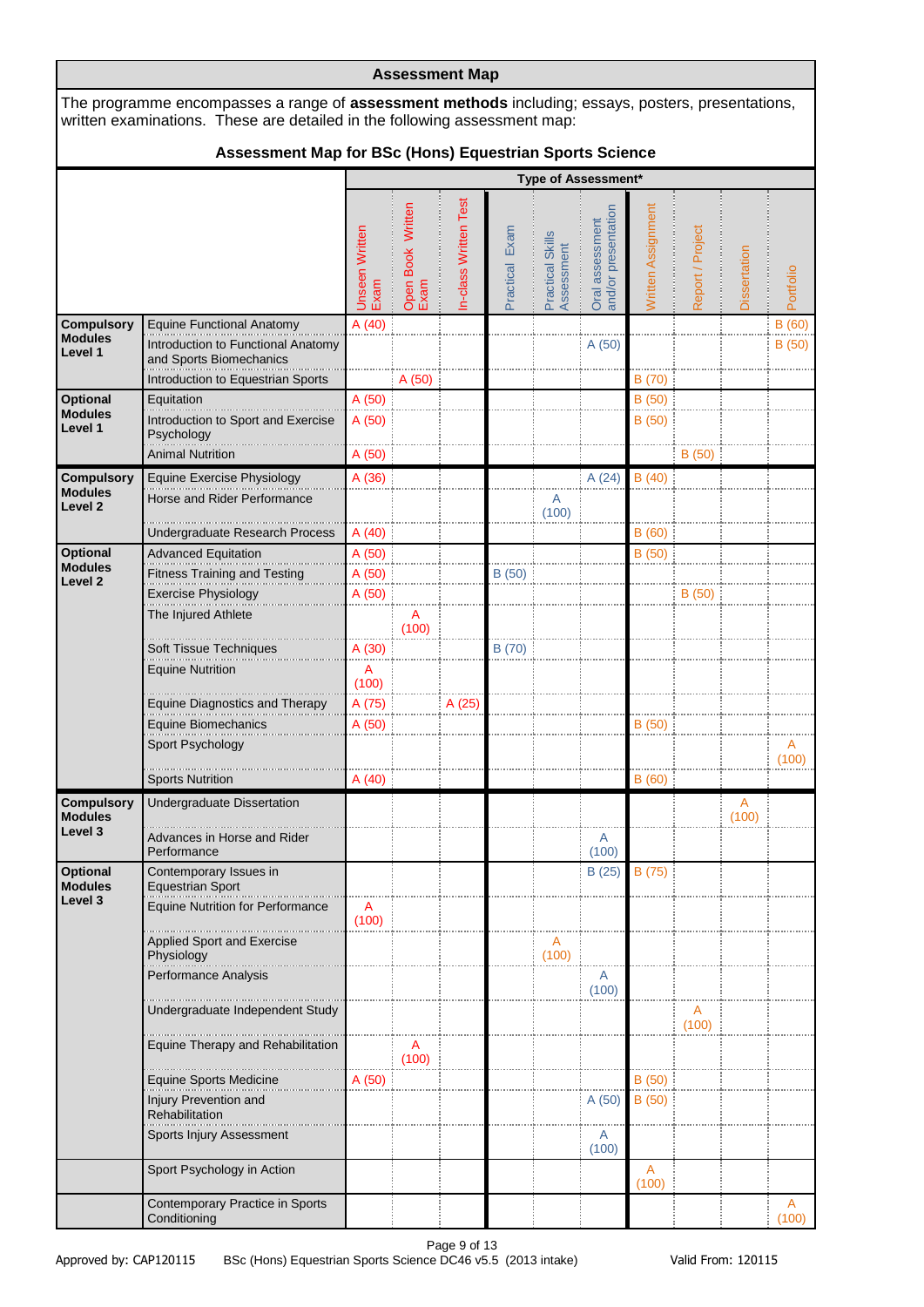\*Assessment should be shown in terms of either Written Exams, Practical exams, or Coursework as indicated by the colour coding above.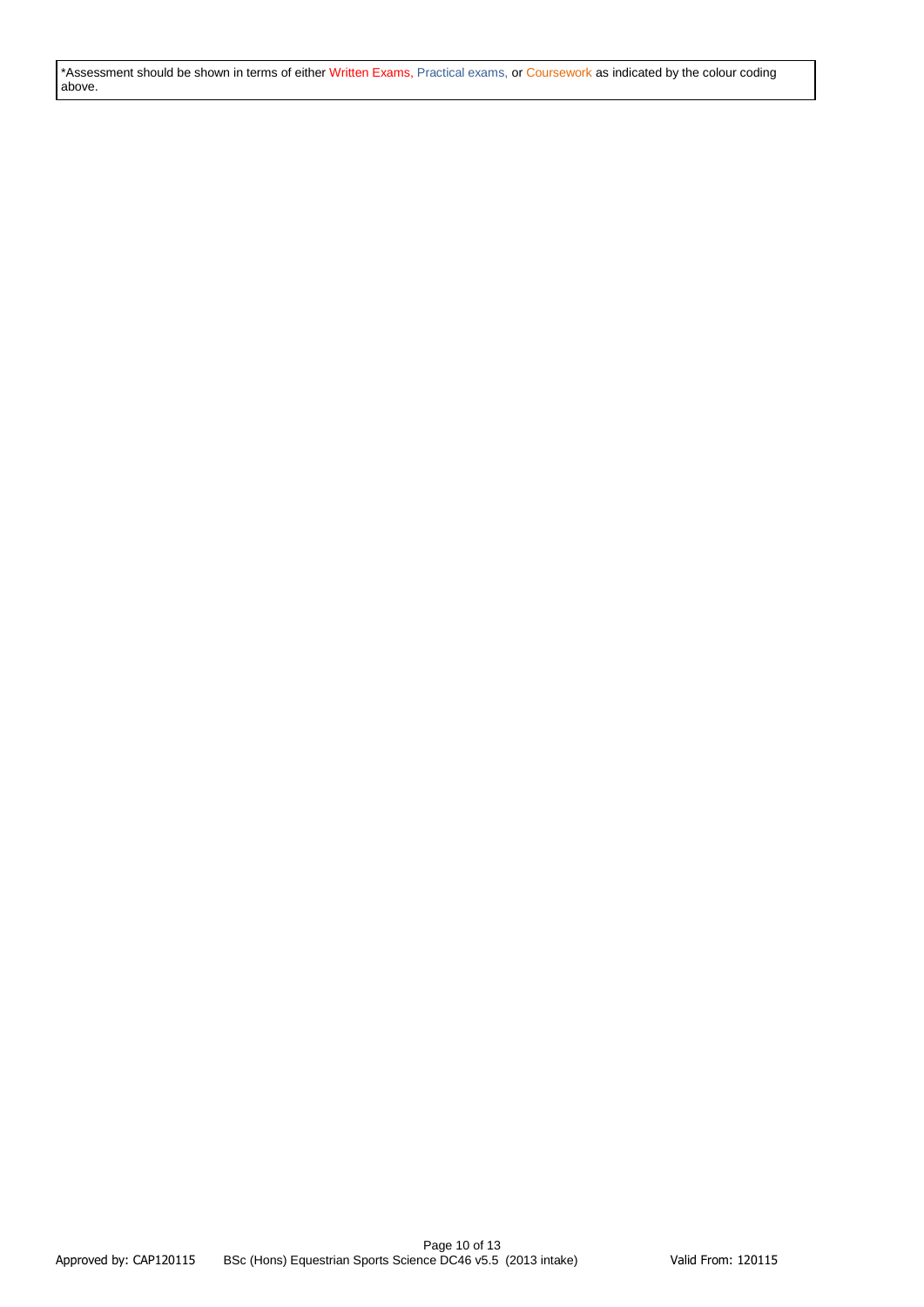|             |              |                                                 | time student, including:                                                                                                                                                                                                                                                                                                                                                                                                                               |                                                                                                                                                                                                                                                                                                                                                                                                                                                                                                                                                                                                                                                                                                                                                                                                                                                                                                                                                                                                                                                                                                                                                        |                                                                                                                                                                                                                                                                                                                                                                                                                                                                                                                                                                                                                                                                                                                                                                                                                                                                                       |
|-------------|--------------|-------------------------------------------------|--------------------------------------------------------------------------------------------------------------------------------------------------------------------------------------------------------------------------------------------------------------------------------------------------------------------------------------------------------------------------------------------------------------------------------------------------------|--------------------------------------------------------------------------------------------------------------------------------------------------------------------------------------------------------------------------------------------------------------------------------------------------------------------------------------------------------------------------------------------------------------------------------------------------------------------------------------------------------------------------------------------------------------------------------------------------------------------------------------------------------------------------------------------------------------------------------------------------------------------------------------------------------------------------------------------------------------------------------------------------------------------------------------------------------------------------------------------------------------------------------------------------------------------------------------------------------------------------------------------------------|---------------------------------------------------------------------------------------------------------------------------------------------------------------------------------------------------------------------------------------------------------------------------------------------------------------------------------------------------------------------------------------------------------------------------------------------------------------------------------------------------------------------------------------------------------------------------------------------------------------------------------------------------------------------------------------------------------------------------------------------------------------------------------------------------------------------------------------------------------------------------------------|
| 1<br>2<br>3 |              |                                                 | level and credit requirements<br>interim award requirements<br>module diet, including compulsory and optional modules                                                                                                                                                                                                                                                                                                                                  |                                                                                                                                                                                                                                                                                                                                                                                                                                                                                                                                                                                                                                                                                                                                                                                                                                                                                                                                                                                                                                                                                                                                                        |                                                                                                                                                                                                                                                                                                                                                                                                                                                                                                                                                                                                                                                                                                                                                                                                                                                                                       |
|             | <b>ENTRY</b> |                                                 | <b>Compulsory Modules</b>                                                                                                                                                                                                                                                                                                                                                                                                                              | <b>Optional Modules</b>                                                                                                                                                                                                                                                                                                                                                                                                                                                                                                                                                                                                                                                                                                                                                                                                                                                                                                                                                                                                                                                                                                                                | <b>Interim Awards</b>                                                                                                                                                                                                                                                                                                                                                                                                                                                                                                                                                                                                                                                                                                                                                                                                                                                                 |
|             |              | Year <sub>1</sub><br>$\mathbf{\Omega}$<br>Year: | <b>Equine Functional Anatomy</b><br>(UIEXN8-30-1)<br>Introduction to Functional Anatomy<br>and Sports Biomechanics<br>(UISXL8-30-1)<br>Introduction to Equestrian Sports<br>(UIEXN7-30-1)<br>Equine Exercise Physiology<br>(UIEXRG-30-2)<br>Horse and Rider Performance<br>(UIEXRH-30-2)<br>Undergraduate Research Process<br>(UINXU5-15-2)<br>Undergraduate Dissertation<br>(UINV3R-45-3)<br>Advances in Horse and Rider<br>Performance (UIEV4G-30-3) | Students are normally required to<br>select 30 credits from the optional<br>modules listed below:<br>Equitation (UIEXN6-15-1)<br>Introduction to Sport and Exercise<br>Psychology (UISXLE-15-1)<br>Animal Nutrition (UINXK5-15-1)<br>Students are normally required to<br>select 45 credits from the optional<br>modules listed below:<br>Advanced Equitation (UIEXR5-15-2)<br><b>Fitness Training and Testing</b><br>(UISXRU-15-2)<br>Exercise Physiology (UISXSB-15-2)<br>The Injured Athlete (UISXSD-15-2)<br>Soft Tissue Techniques<br>(UISXSC-15-2)<br>Equine Nutrition (UIEXRC-15-2)<br>Equine Diagnostics & Therapy<br>(UIEXR9-15-2)<br>Equine Biomechanics (UIEXR8-15-2)<br>Sport Psychology (UISXRV-15-2)<br>Sports Nutrition (UISXS9-15-2)<br>International Academic Study<br>Portfolio (UINXRP-15-2)<br>International Academic Study Project<br>(UINXRQ-30-2)<br>International Academic Study<br>Extended Project (UINXRR-45-2)<br>Students are normally required to<br>select 45 credits from the optional<br>modules listed below:<br>Contemporary Issues in Equestrian<br>Sport (UIEV4H-15-3)<br><b>Equine Nutrition for Performance</b> | Cert HE Equestrian Sports Science<br>Requirements: 120 credits at level 0<br>or above of which not less than 100<br>are at level 1 or above.<br><b>DipHE Equestrian Sports Science</b><br>Credit Requirements: 240 credits at<br>level 0 or above of which not less<br>than 210 are at level 1 or above and<br>not less than 90 at level 2 or above.<br><b>BSc Equestrian Sports Science</b><br>Credit Requirements: 300 credits at<br>level 0 or above of which not less<br>than 270 are at level 1 or above, not<br>less than 150 at level 2 or above and<br>not less than 60 at level 3 or above.<br>TARGET AWARD<br><b>BSc (Hons) Equestrian Sports</b><br>Science<br>Credit Requirements: 360 credits at<br>level 0 or above of which not less<br>than 300 are at level 1 or above, not<br>less than 210 are at level 2 or above<br>and not less than 90 at level 3 or<br>above. |
|             |              | S<br>Year                                       |                                                                                                                                                                                                                                                                                                                                                                                                                                                        | (UIEV4M-15-3)<br>Applied Sport and Exercise<br>Physiology (UISV3T-15-3)<br>Performance Analysis (UISV45-15-3)<br>Undergraduate Independent Study<br>(UINV3M-15-3)<br>Equine Therapy and Rehabilitation<br>(UIEV4P-15-3)<br>Equine Sports Medicine (UIEV4N-15-<br>3)<br>Injury Prevention and Rehabilitation<br>(UISV3X-15-3)<br>Sport Psychology in Action (UISV4A-<br>$(15-3)$<br>Contemporary Practice in Sports<br>Conditioning (UISV3W-15-3)                                                                                                                                                                                                                                                                                                                                                                                                                                                                                                                                                                                                                                                                                                       |                                                                                                                                                                                                                                                                                                                                                                                                                                                                                                                                                                                                                                                                                                                                                                                                                                                                                       |
|             |              |                                                 |                                                                                                                                                                                                                                                                                                                                                                                                                                                        |                                                                                                                                                                                                                                                                                                                                                                                                                                                                                                                                                                                                                                                                                                                                                                                                                                                                                                                                                                                                                                                                                                                                                        |                                                                                                                                                                                                                                                                                                                                                                                                                                                                                                                                                                                                                                                                                                                                                                                                                                                                                       |

**Part 6: Programme Structure** This structure diagram demonstrates the student journey from Entry through to Graduation for a typical **full** 

# **GRADUATION**

#### **Part Time:**

There are a number of routes that a part time student can take to graduate, this can be done depending on student requirements, hence production of a specific map will depend on an individual student basis.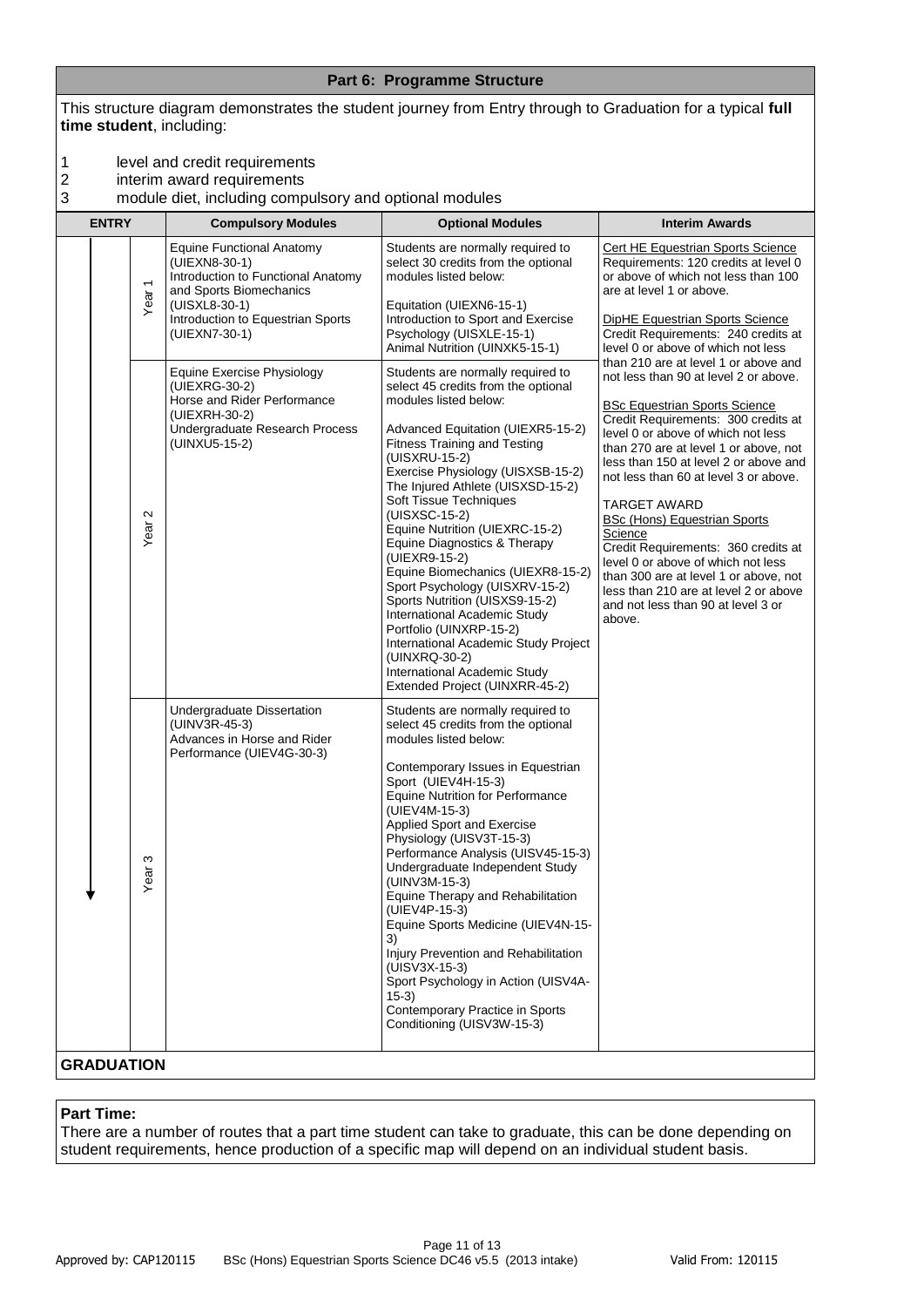## **Part 7: Entry Requirements**

The University's Standard Entry Requirements apply with the following additions/exceptions\*:

Applicants must provide evidence which demonstrates to the University's satisfaction that they can benefit from study at honours degree level and are likely to achieve the required standard. Applicants will have achieved five subjects including English, Mathematics and Science at GCSE grades A-C, or equivalent and current UCAS Tariff Points, or equivalent. Applicants will have achieved tariff points as appropriate for the year of entry, which for the academic year 2013/14 was 280 tariff points.

We also welcome applicants from a diverse range of backgrounds who do not have the entry requirements outlined above. The university will consider applicants on the basis of evidence of personal, professional and educational experience which indicates an applicant's ability to meet the demands of an undergraduate degree programme. Applicants with non-standard entry criteria will be reviewed on an individual basis. This will take the form of an individual interview with members of the programme team and possibly the completion of a set task such as a written assignment.

Applicants whose first language is not English must also gain a minimum IELTS score of 6.0 prior to entry onto the programme.

## **Part 8: Reference Points and Benchmarks**

#### **QAA Subject Benchmark Statements:**

## *Agriculture, Forestry, Agricultural Sciences, Food Sciences and Consumer Sciences; Hospitality, Sport, Leisure and Tourism*

Relevant QAA subject Benchmark Statements have informed the characteristics of the subject matter and curriculum development of the programme, the programme learning outcomes and the attributes that a graduate of this programme should be able to demonstrate.

## *Code of Practice for the Assurance of Academic Quality and Standards in Higher Education: Placement Learning (QAA UK Quality Code)*

Has been used to define the minimum level of achievement that students need to achieve to succeed on this programme and achieve the qualification. It has also been used to inform the academic quality of the programme and enhance the quality of the learning opportunities and the assessment methods used to measure achievement on the programme.

## *The Framework for Higher Education Qualifications in England Wales and Northern Ireland (QAA 2008) Degree QAA document*

## *University Teaching and Learning Policies: University of the West of England Learning and Teaching Strategy (2020)*

Have been used to ensure that the quality of learning, teaching and assessment on this programme adheres to the university's frame work of academic regulations, procedures and working practices that enable the assurance of academic standards. The University's Policy on Word Count has also been used to inform the assessment strategy stated in Part 5 of this document and is detailed on the module descriptors.

## *University of the West of England 2020 Strategy*

Has been used in designing this programme to ensure that the programme is: learning-centred; underpinned by sound health and safety practices and informed by research and professional practice; inclusive, flexible and accessible, exemplified in particular by the part-time and accelerated study routes; and, provides a diverse assessment diet. Furthermore, the programme aims to produce graduates who: know and value themselves as open-minded, reflective and inter-dependent learners, and participants, employees, selfemployed professionals and entrepreneurs in global settings and as global citizens; and, reflect on their own learning and practice, who value others as collaborators in their learning and its exchange.

Assessment within the programme: is an integral part of a dynamic learning and teaching process and not separate from it; plays a key part in the rigorous setting and maintaining of academic standards; provides all students with the entitlement to parity of treatment; makes no distinction between different modes of study; ensures that progression is achieved by credit accumulation and the completion of pre-requisites and corequisites; recognises different module learning in different forms of assessment; and, affords students the maximum opportunity to demonstrate their knowledge, skills, competencies and overall strengths through a variety of assessed activities.

## *Teaching, Learning and Scholarship Strategy*